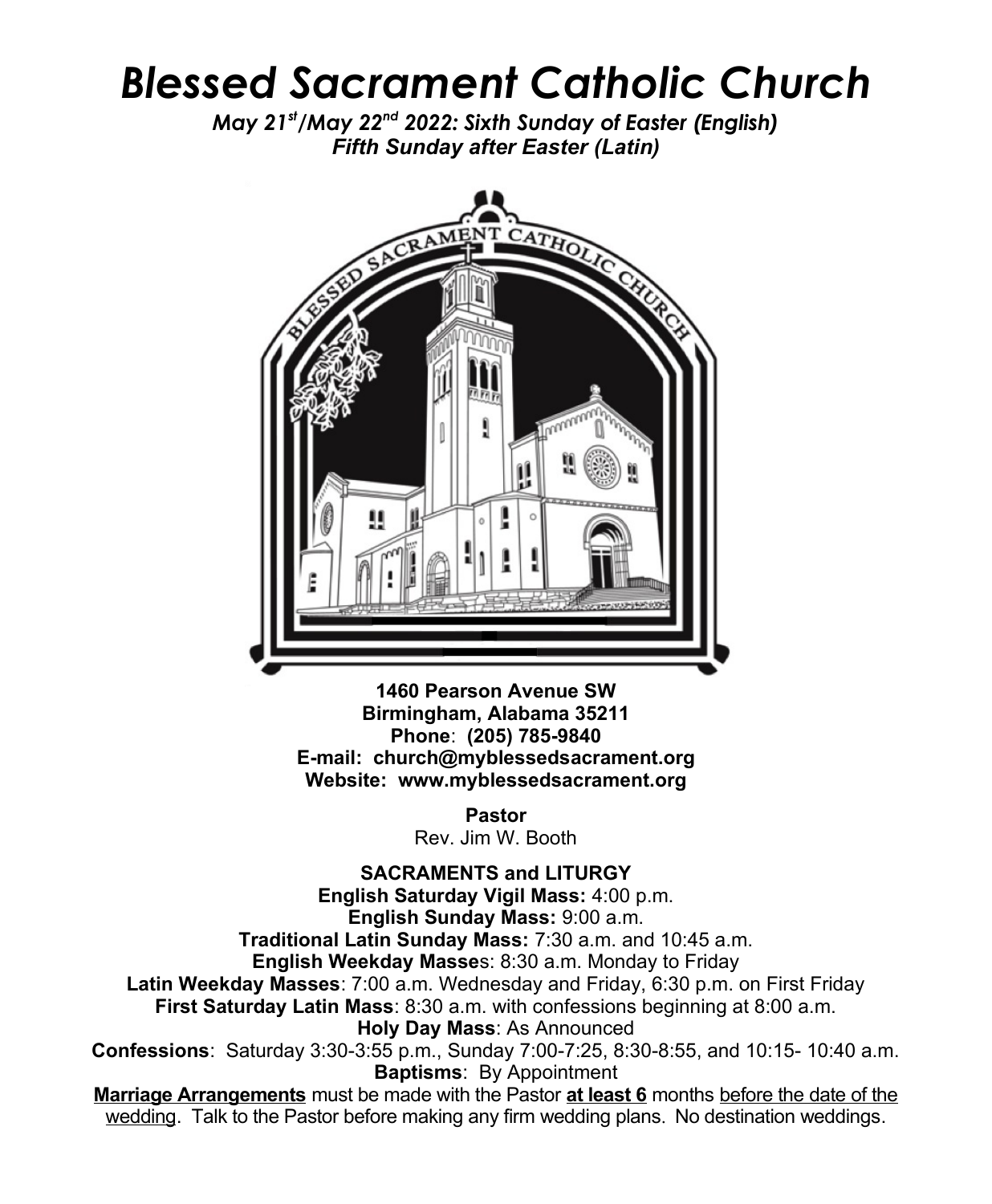**COVID-19 RESPONSE, MASS & DEVOTIONS**: We have an additional Sunday Latin Mass at 7:30, to aid in the social distancing, and continues on a provisional basis.

**NOTE ON CONFESSIONS**: If there is a significant line for confession, Fr Booth might say part of the formula of absolution while the penitent recites the act of contrition. The full formula of absolution is always said, but the first part might be said softly during the act of contrition. Thus, you might only hear "and I absolve you from your sins, in the name of the Father, and of the Son, and of the Holy Spirit."

**WELCOME** to all of our visitors: We are glad you have attended Mass with us. If you wish to join Blessed Sacrament, please pick up a parish census form at the Religious Goods Counter located in the vestibule of the front entrance.

**IN MEMORIAM**: In memory of Edward Von Hagel, Sr., the sanctuary lamp will burn for the repose of their souls from May  $22<sup>nd</sup>$  to May  $28<sup>th</sup>$ . The sanctuary lamp will burn for the repose of Glenn A. Varnell from May  $29<sup>th</sup>$  until June  $4<sup>th</sup>$ .

**FEAST OF THE ASCENSION:** For the Latin Mass, the Feast of the Ascension occurs on Thursday, May  $26<sup>th</sup>$ . For English, it occurs on Sunday, May  $29<sup>th</sup>$ . Since the English Mass has been transferred to the following Sunday, the Ascension is not a Holy Day of Obligation. Nevertheless, we will have a Latin Low Mass on Thursday, May  $26<sup>th</sup>$  at 6:30 p.m.

**BEWARE OF TREE**: An old and very large tree behind and to the east of the church has split and is poised to split again. This tree is scheduled to be cut down in early June. In the mean time, please keep away from this tree for the sake of safety. Trees will likely be planted in its stead.

**PRAY FOR OUR SEMINARIANS:** Please pray for our seminarians: Daniel Sessions, Charles Deering, Matthew Gubenski, Patrick DePew, Max Gallegos, John Gardiner, Andrew Vickery, John Paul Stepnowski, Collins Hess, Hunter Limbaugh, Francisco Rodriguez, Adam Sellers, and Dominic Rumore. May more good men to answer God's call to the priesthood.

**2022 HIGH MASS SCHEDULE**: The High Mass schedule for the 10:45 a.m. Mass is as follows: Every second, third, and fourth Sunday of the month with the addition of Corpus Christi (Thursday, June  $16<sup>th</sup>$ ), All Saints (Tuesday, November  $1<sup>st</sup>$ ), and Immaculate Conception (Thursday, December  $8<sup>th</sup>$ ).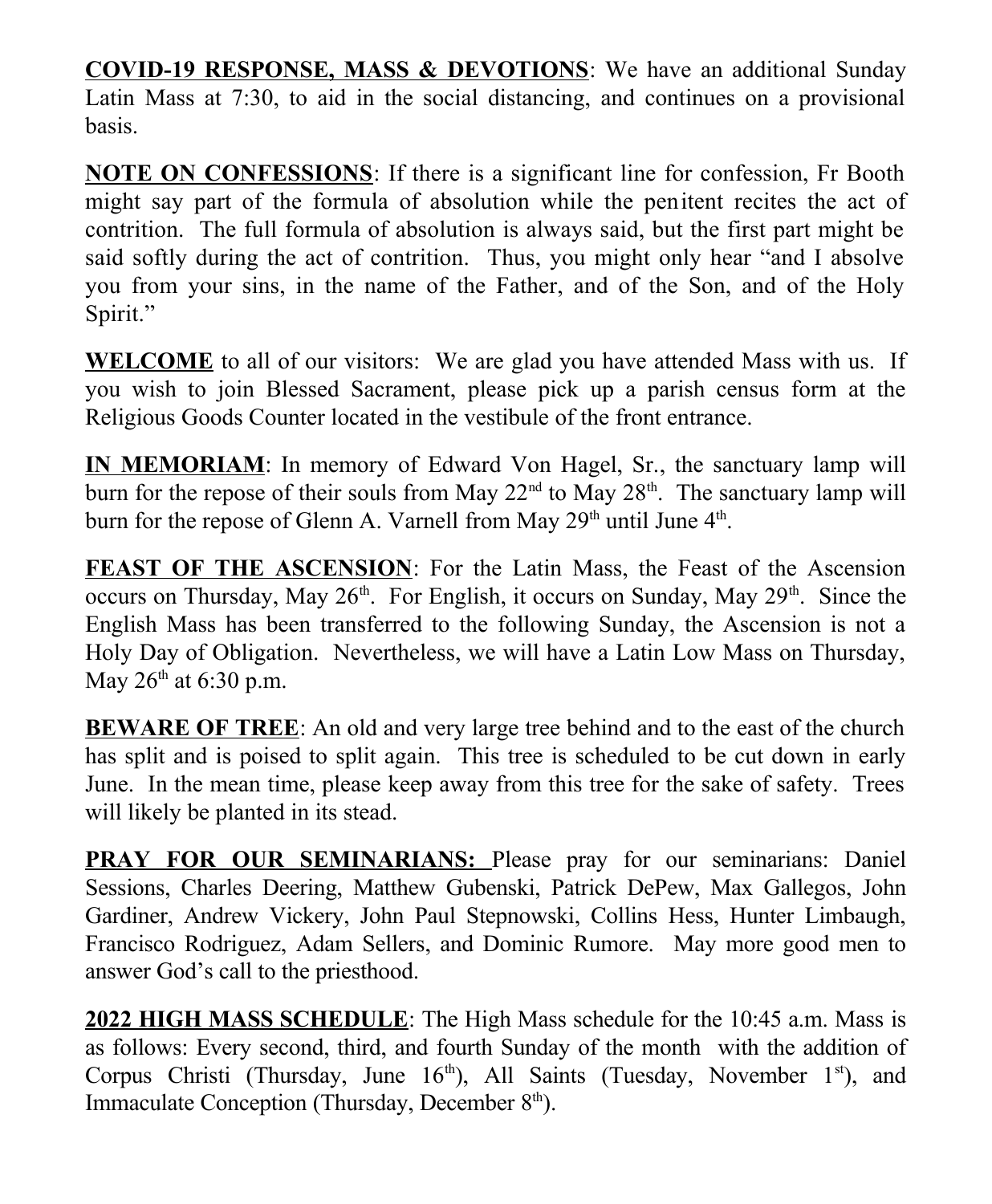**PARISH SUPPORT**: The collection last week was \$10,377 and \$1,725 was donated to the Preservation Fund. Many thanks for your generosity.

**NOTE ON MASS INTENTIONS**: There is about a seven-month backlog on Mass Intentions. Thus, requested Mass dates cannot always be honored.

## **MASS SCHEDULE AND INTENTIONS**: (\*Masses in the Rectory Chapel)

| Sat, May 21:             | $8:30$ a.m.  | Special Intention for all BSC Altar Servers (by the Sampedros)          |
|--------------------------|--------------|-------------------------------------------------------------------------|
|                          |              | 4:00 p.m. † Jerry Bryant (by Chuck Bryant)                              |
| Sun, May 22:             |              | 7:30 a.m. $\dagger$ Jerry Bryant (by the Noblitt Family & Ginny Daniel) |
|                          | $9:00$ a.m.  | Pro Populo                                                              |
|                          |              | 10:45 a.m. † Jerry Bryant (by Cathy Schauer)                            |
| Mon, May 23: *8:30 a.m.  |              | Special Intention for Brigid Bascon (by the Lang Family)                |
| Tues, May 24: *8:30 a.m. |              | Special Intention for Elizabeth Hatten (by the Lang Family)             |
| Wed, May 25: *7:00 a.m.  |              | Special Intention for Samuel Chrisman (by the Lang Family)              |
|                          | $*8:30$ a.m. | Special Intention for Nicolas Hardin (by the Lang Family)               |
| Thur, May 26: *8:30 a.m. |              | Special Intention for Nathan Bishop (by the Lang Family)                |
|                          | $6:30$ p.m.  | Special Intention for Leonard Walsh (by the Lang Family)                |
| Fri, May 27:             | $*7:00$ a.m. | Special Intention for Aloysius Lang (by the Lang Family)                |
|                          | *8:30 a.m.   | Special Intention for Aurora Hardin (by the Lang Family)                |
| Sat, May 28:             |              | 4:00 p.m. † Jerry Bryant (by Julia Bryant)                              |
| Sun, May 29:             |              | 7:30 a.m. † Jerry Bryant (by Lynn Bryant)                               |
|                          | $9:00$ a.m.  | Pro Populo                                                              |
|                          | $10:45$ a.m. | Special Intention for Marc Ross Payte (by the Lang Family)              |

**PLEASE PRAY FOR THE SICK AND HOMEBOUND** especially Sam Montalbano, Josie Nickell, Gloria Archambault, Don Williams, James Bonner, Matthew Clune Sr., Ronnie Buchanan, Barbara Williams, Gail McMahon, Gracimo Ribeiro Bento, Bob Wiseman, Eve Moore, Aaron Minjares, Bill Dinan, Carol Brandley, Eddie Hunter, Lawrence Brandley, Pete Ransom, Jerry Joiner, Beryl Curtis, Nicole Copeland, Linda Cooper, Lee Dinan, Danny Rohling, Kay Dorion, Krissy Chism, William Scroggins, Lamar Smith, Paul Herrmann, Wayne Little, Maria Morin, Andrea Little, Joseph Edwards, George Dunham, Fran Costanza, Christine Cover, Thatcher Kerzie, Malcolm Perry, Koslyn Chism, Kathleen Strawmeyer, and Stephanie Perry.

## **NEXT WEEK'S MASS READINGS**

4:00 p.m. Ascension Acts 1:1-11, Eph 1:17-23, Lk 24:46-53 7:30 a.m. Sunday after Ascension 1Pet 4:7-11, Jn 15:26-16:4 9:00 a.m. Ascension Acts 1:1-11, Eph 1:17-23, Lk 24:46-53 10:45 a.m. Sunday after Ascension 1Pet 4:7-11, Jn 15:26-16:4